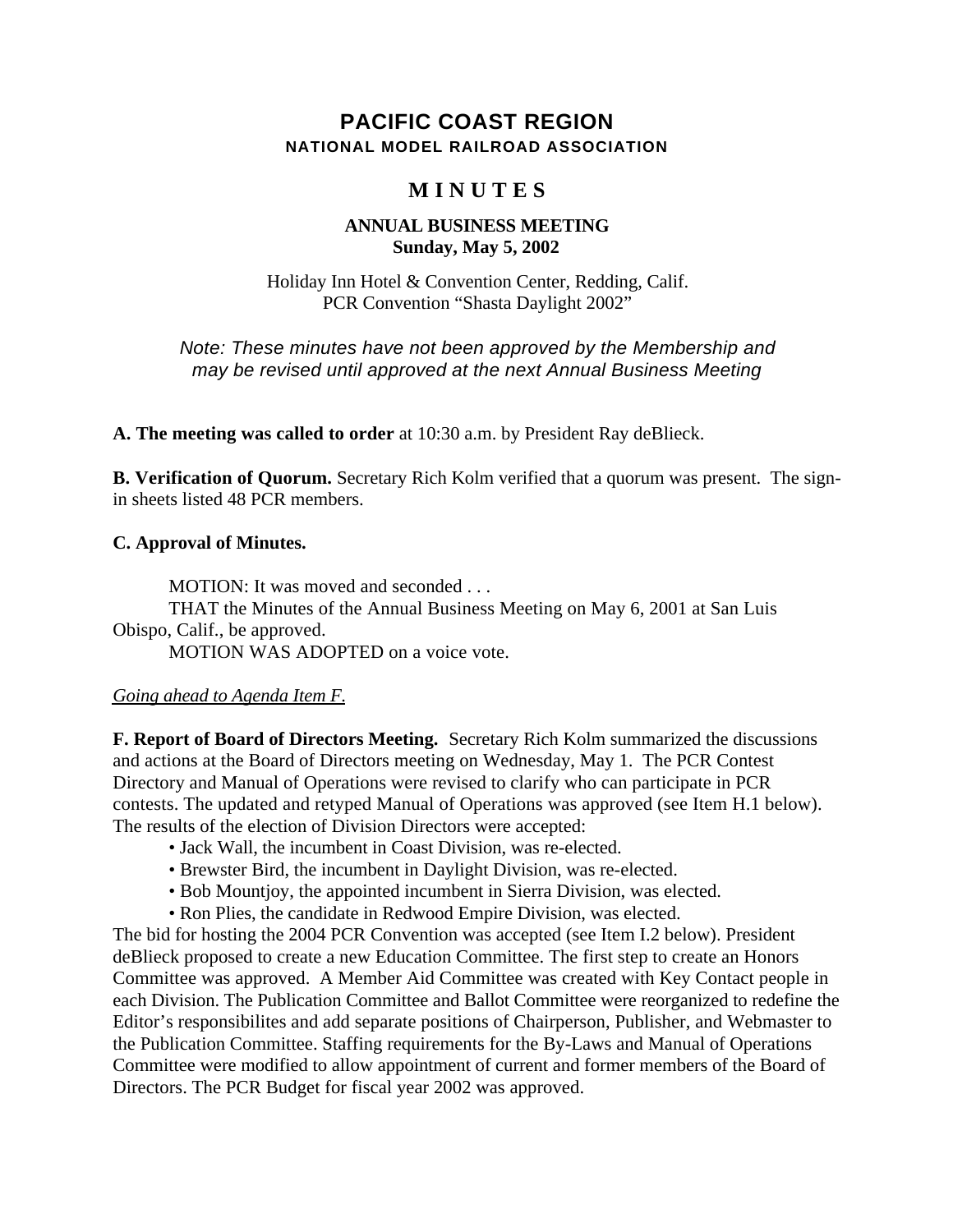Dwayne Coate repeated what he told the Board of Directors about looking into creating a new separate Division in what is now the northern part of the Sierra Division. He explained that one of the reasons is the long travel time required to attend Sierra Division meetings in the Sacramento area. The area under consideration would be centered on Redding and would include Yreka on the north and Chico on the south.

#### *Returning to the order of the Agenda.*

**D. President's Report.** President deBlieck acknowledged three new Regional appointments:

- Chuck Mitchell is Chairperson of the new Education Committee.
- Rod Smith is Chairperson of the new Member Aid Committee.
- Mary Moore-Campagna is the new Chairperson for Non-Rail Activities.

**E. Trustee's Report.** Trustee Ray deBlieck described the NMRA proposals for single membership and reorganization of the Board of Trustees to streamline its operation. Single membership will include national, regional, and division membership with a single payment of dues. Under consideration is a reduction in the number of Trustees (currently one from each of the 17 regions) to make the Board more effective. This is part of implementing the NMRA Long Range Plan. He said there are still a lot of unanswered questions. He and former PCR Trustee Charlie Getz will attend a special meeting in Chicago in a few weeks to work out the details of these proposals, which will then go to the full Board of Trustees at Ft. Lauderdale in July. Bob Ferguson, PCR Member Services Chairperson, will help critique the plan that comes out of the Chicago meeting. The reorganization will include new NMRA By-Laws to replace the current Constitution and By-Laws, which will have to go the membership for approval.

## **G. Old Business.**

**G.1. Long range planning for PCR.** Vice-President Gene Mayer, Chairperson of the Long Range Planning Committee, described his Committee's Interim Report submitted to the Board of Directors with recommendations for programs at the Divisions for membership retention and for attracting new members. He needs feedback from members by July so the Final Report can be submitted to the Board in the fall. Copies of the report are available by e-mail from him or Secretary Rich Kolm.

## **H. New Business.**

**H.1. Updated and retyped By-Laws and Manual of Operations**. Vice-President Gene Mayer, Chairperson of the By-Laws and Manual of Operations Committee, explained that the PCR By-Laws and Manual of Operations have been updated to incorporate amendments adopted since 1995 and retyped as digital files. The Board approved the Manual of Operations on May 1 and referred the By-Laws to the membership for approval.

MOTION: It was moved by Jim Long and seconded ... THAT the.updated and retyped By-Laws dated February 2002 be approved. MOTION WAS ADOPTED on a voice vote.